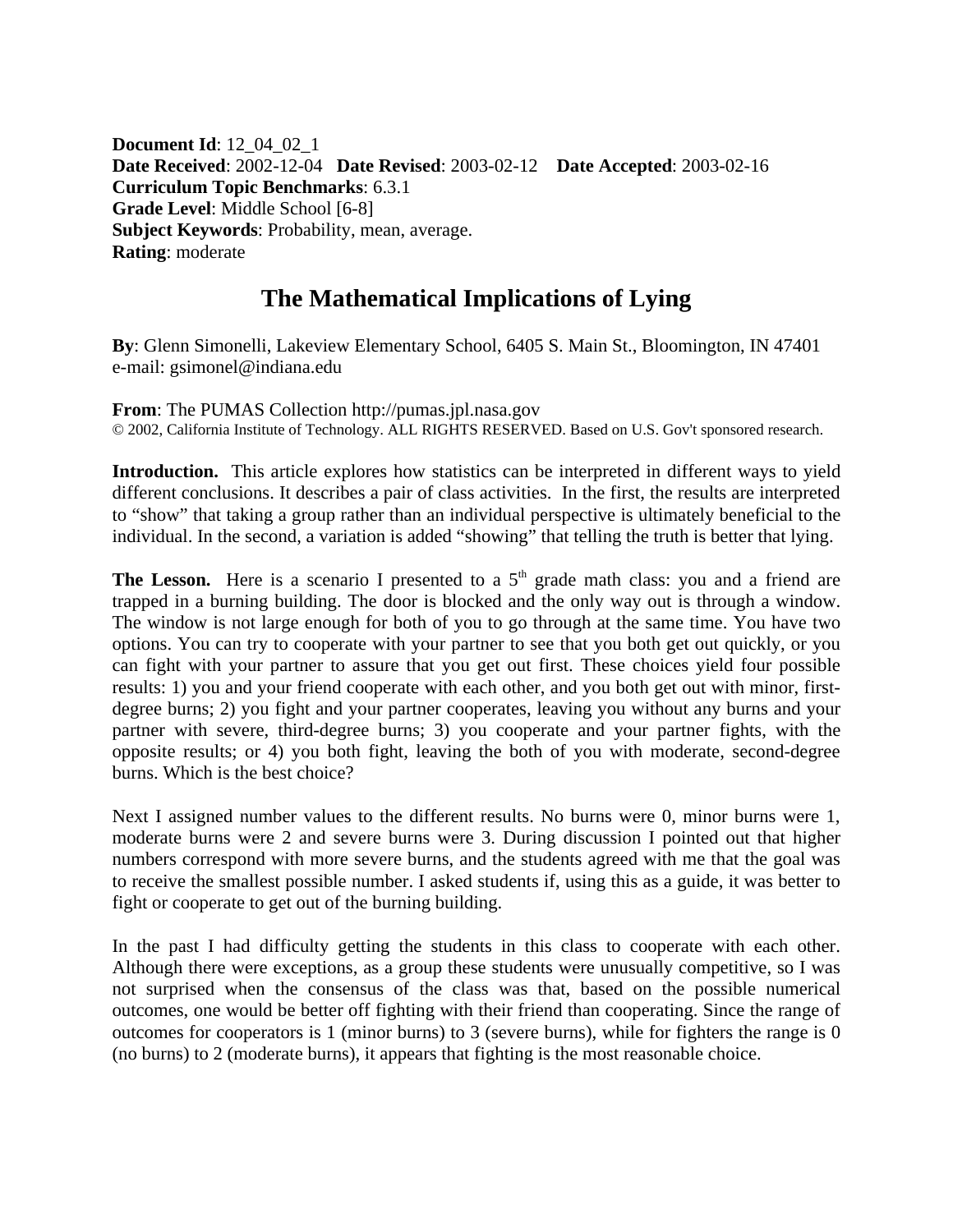Fight vs. Cooperate. We then played the game. I went around the class and randomly paired up the students. When it was a pair's turn to go, both students wrote on a piece of scrap paper either a "C," for cooperate, or an "F," for fight. Students did not know what their partners wrote. Then the two students showed the class what decision they made, each student was assigned a number based on the severity of burns they received. The decisions and scores were tallied on the board using the following format:

| Group#   | Decisions | Results |
|----------|-----------|---------|
|          | $F-C$     | $0 - 3$ |
| $\gamma$ | $F-F$     | $2 - 2$ |
| 3        | $C-C$     | $1 - 1$ |
|          | $C-F$     | $3-0$   |
| Etc.     |           |         |

Each member of the class had an opportunity to participate, and we then took time to discuss and analyze the results. The first question I asked was, "How do we find out what was the average severity of burns received by the people in this class?" After a brief discussion we decided that the best way would be to add up all the numbers and divide by the number of students. I no longer have the exact results that we recorded that day, but there were 28 students in the class and a roughly equal number of C and F responses, so the final tally looked something like this:

| <u>Group #</u> | <u>Decisions</u> | <u>Results</u> |
|----------------|------------------|----------------|
| 1              | F-C              | $0 - 3$        |
| $\overline{2}$ | $F-F$            | $2 - 2$        |
| 3              | $C-C$            | $1-1$          |
| 4              | $C-F$            | $3-0$          |
| 5              | $C-C$            | $1-1$          |
| 6              | $C-F$            | $3-0$          |
| 7              | $F-C$            | $0 - 3$        |
| 8              | $C-F$            | $3-0$          |
| 9              | $F-F$            | $2 - 2$        |
| 10             | $C-C$            | $1 - 1$        |
| 11             | $F-C$            | $0 - 3$        |
| 12             | $F-F$            | $2 - 2$        |
| 13             | $C-C$            | $1-1$          |
| 14             | $C-F$            | $3-0$          |
|                |                  |                |

I will use these numbers as I relate the discussion we had after we played the game.

**Class Discussion.** After performing the math and rounding to three digits, we determined that the average severity of burns received was 1.46--(forty-one total "burn" points received divided by 28 students participating). Since this was an average (the mean), the class agreed that, as this number went lower, an individual was less likely to receive severe burns and as it went higher, an individual was more likely to receive severe burns. The next step was to compare the results of the groups with cooperating students to the groups with fighting students. Our goal was to determine the likelihood, or probability, of burn severity for each type of decision pairing. We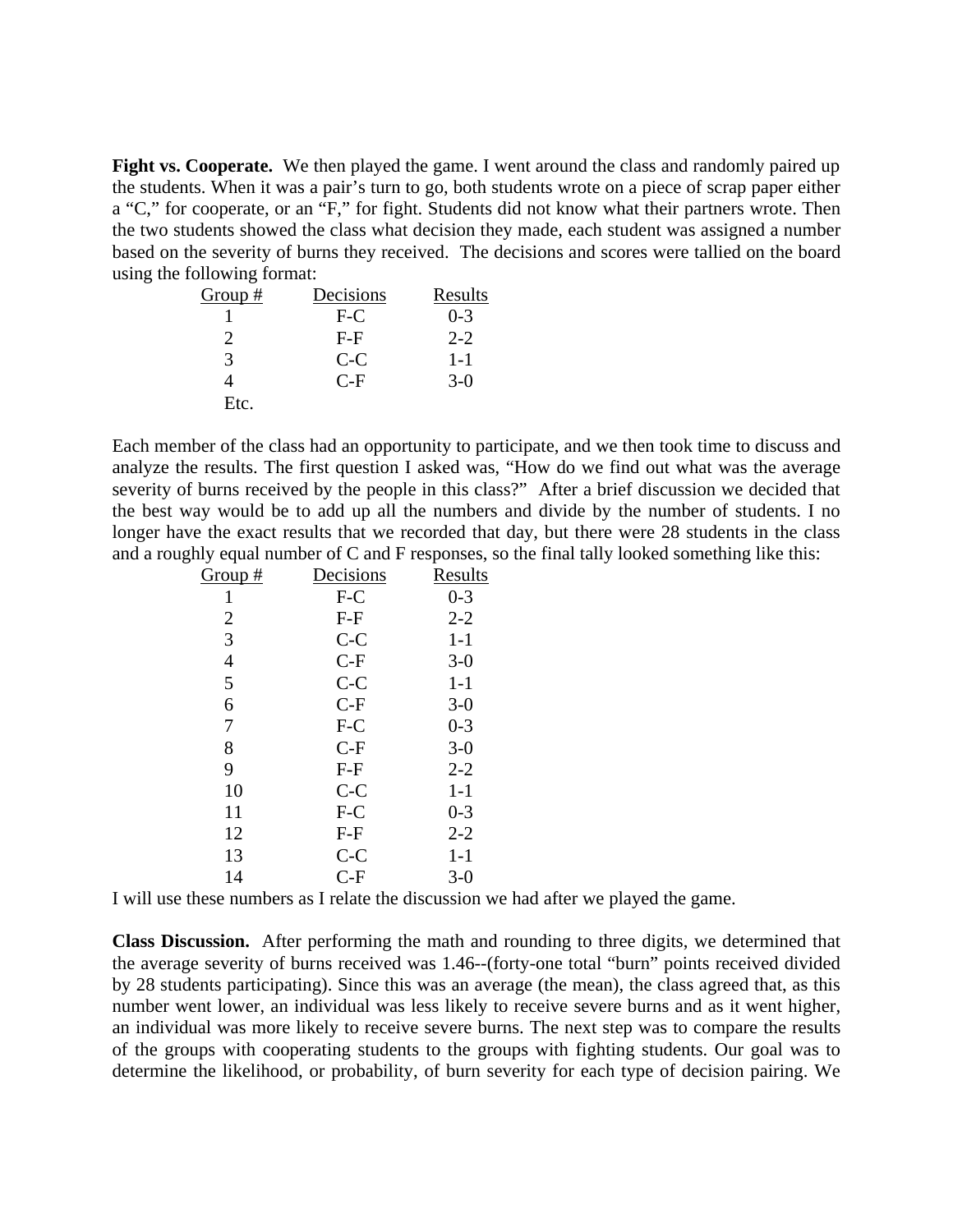made two columns, Cooperate and Fight, and tallied pair totals under each column. We had no difficulty assigning values when both pair members made the same decision. If they both cooperated the result was  $1 + 1$ , so there were two points added to the Cooperate column, and if they both fought they received  $2 + 2$  points, so a 4 was added to the Fight column. We needed to make a decision when the pairs did not make the same choice. When the members of a pair made different decisions their score was  $0 + 3$ , but we couldn't put a 3 under both columns because that would be adding their score twice, and that wouldn't give us an accurate average. Since we were tallying the results of each pair's decisions, I suggested that the best thing to do would be to split that pair's score in half and add the half score (1.5 points) to both columns. The students agreed to this solution.

| Group          | <u>Cooperate</u> | <b>Fight</b> |
|----------------|------------------|--------------|
| 1              | 1.5              | 1.5          |
| $\overline{2}$ |                  | 4.0          |
| 3              | 2.0              |              |
| $\overline{4}$ | 1.5              | 1.5          |
| 5              | 2.0              |              |
| 6              | 1.5              | 1.5          |
| 7              | 1.5              | 1.5          |
| 8              | 1.5              | 1.5          |
| 9              |                  | 4.0          |
| 10             | 2.0              |              |
| 11             | 1.5              | 1.5          |
| 12             |                  | 4.0          |
| 13             | 2.0              |              |
| 14             | 1.5              | 1.5          |

We then totaled the score for each decision and divided the total by the number of people making that decision. Doing this using the numbers above yields the following results:

The next step was to total the scores for each column and divide the total by the number of participants in each column. These totals were, for the Cooperate group, 18.5 divided by 15, or around 1.23, and for the Fight group, 22.5 divided by 13, or 1.73. This meant that, if you were in a cooperating group you were likely to have less severe burns. After seeing these totals, most students concluded that you were better off to be in a group that had at least one person cooperating.

Interpretation. It is important to realize that this result is only apparent when you look at the probable burn severity for the pair. If you restrict your evaluation to just an individual's burn severity, it appears that fighting to get out is a more advantageous reaction.

Yet when considering the overall probability for the entire group, it appears better to cooperate than to fight. The statistics show that it is preferable to be in a group where at least one person cooperated (29 points divided by 22 students in 11 groups  $= 1.32$ ) than to be in a group where at least one person fought (34 points divided by 20 students in 10 groups = 1.70). However, to come to this conclusion you must ask the question, "Which decision is most likely to benefit the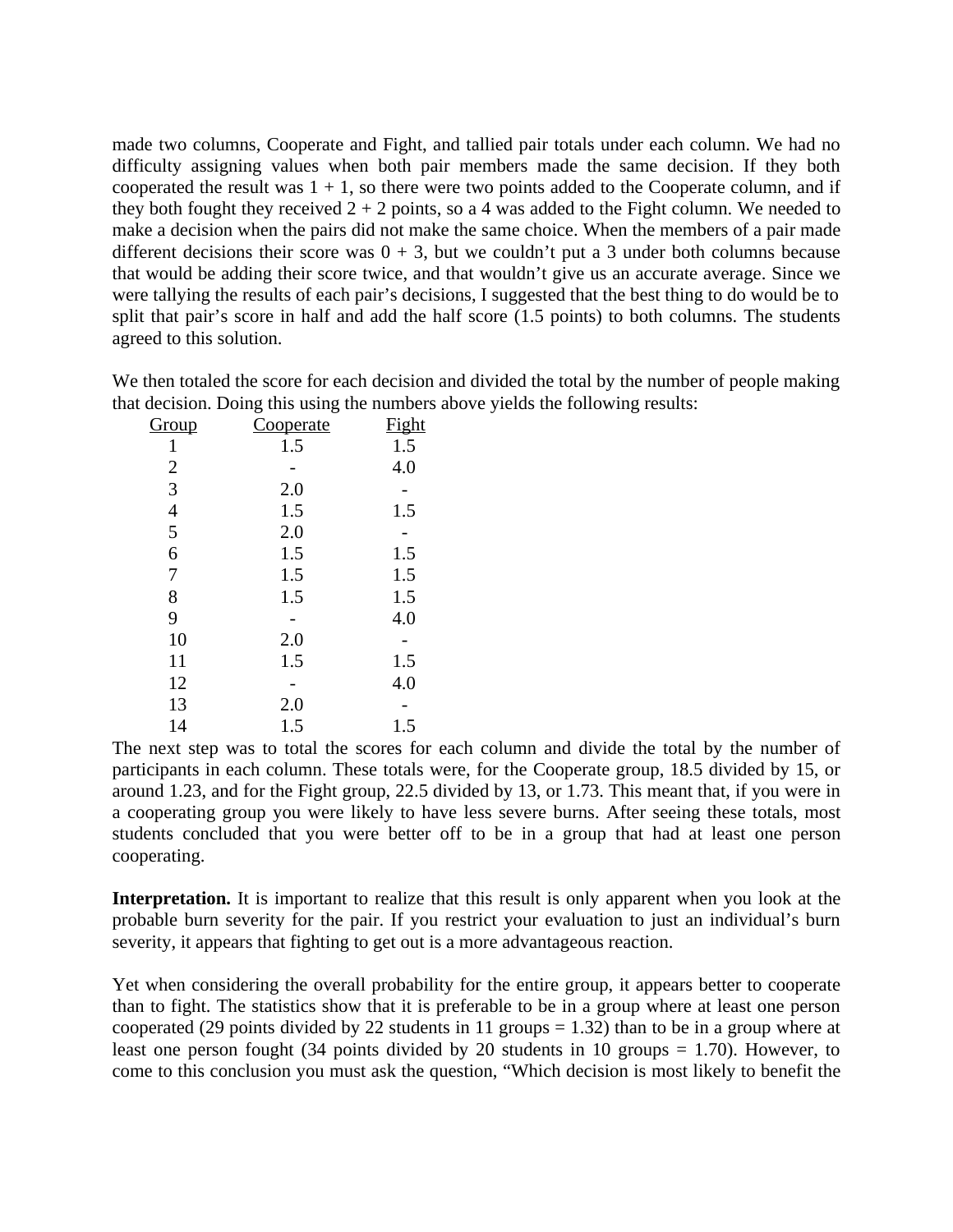most people?" In order to arrive at the conclusion reached above, the students needed to shift their perspective from a self-centered view to a group view.

One could argue that this exercise is mathematically misleading, because if you tallied individual scores the fighters would have a lower average than cooperators. (Cooperate: 29 points divided by 15 students = 1.93 average burn severity; Fight: 12 points divided by 13 students =  $0.92$ average burn severity.) But this is exactly the point of the exercise; the best decision depends on whether students consider only their own needs or if they think of themselves as members of a group. When taking a group perspective, a person is more likely to make decisions that benefit the entire group. In this game, as more people cooperate, the average gets lower and everyone becomes less likely to receive severe burns. As the entire group benefits, the individuals in the group also benefit.

**Truthfulness vs. Lying.** I tried this exercise a second time with a different class, and this time I decided to add another element to the game. Honesty was an issue with this particular group, and I was always looking for ways to impress upon them the value of honesty. We completed the exercise and discussed the results, and then I told the students that we would try it again, but with slightly different rules. Before a student wrote down a C or F to represent their decision, they would tell their partner (and the class) what they were going to write. The twist was that they didn't have to tell the truth; they could lie if they didn't want their partner to know what their decision was. We wrote down their intentions on the board so we could tell later if they were telling the truth or lying. After announcing what they would do, the students wrote down their decisions and showed them to the class. On the board, we kept track of the results of the second round this way:

| Group $#$ | Decisions | Results | Truth or Lie? |
|-----------|-----------|---------|---------------|
|           | $F-C$     | $0 - 3$ | $T-T$         |
|           | $F-F$     | $2 - 2$ | T-L           |
|           | $C-C$     | $1 - 1$ | $T-T$         |
|           | $C-F$     | $3-0$   | L-L           |
| Etc.      |           |         |               |

**Interpretation.** After everyone had an opportunity to go a second time we totaled the scores for the honest responses and compared them with the lies. We used a method similar to the one we used for the Fight or Cooperate groups: if both members of the group did the same thing we tallied the complete amount for the group, if they did different things we split their score in half. Once again, I don't have the original results, but these results are representative: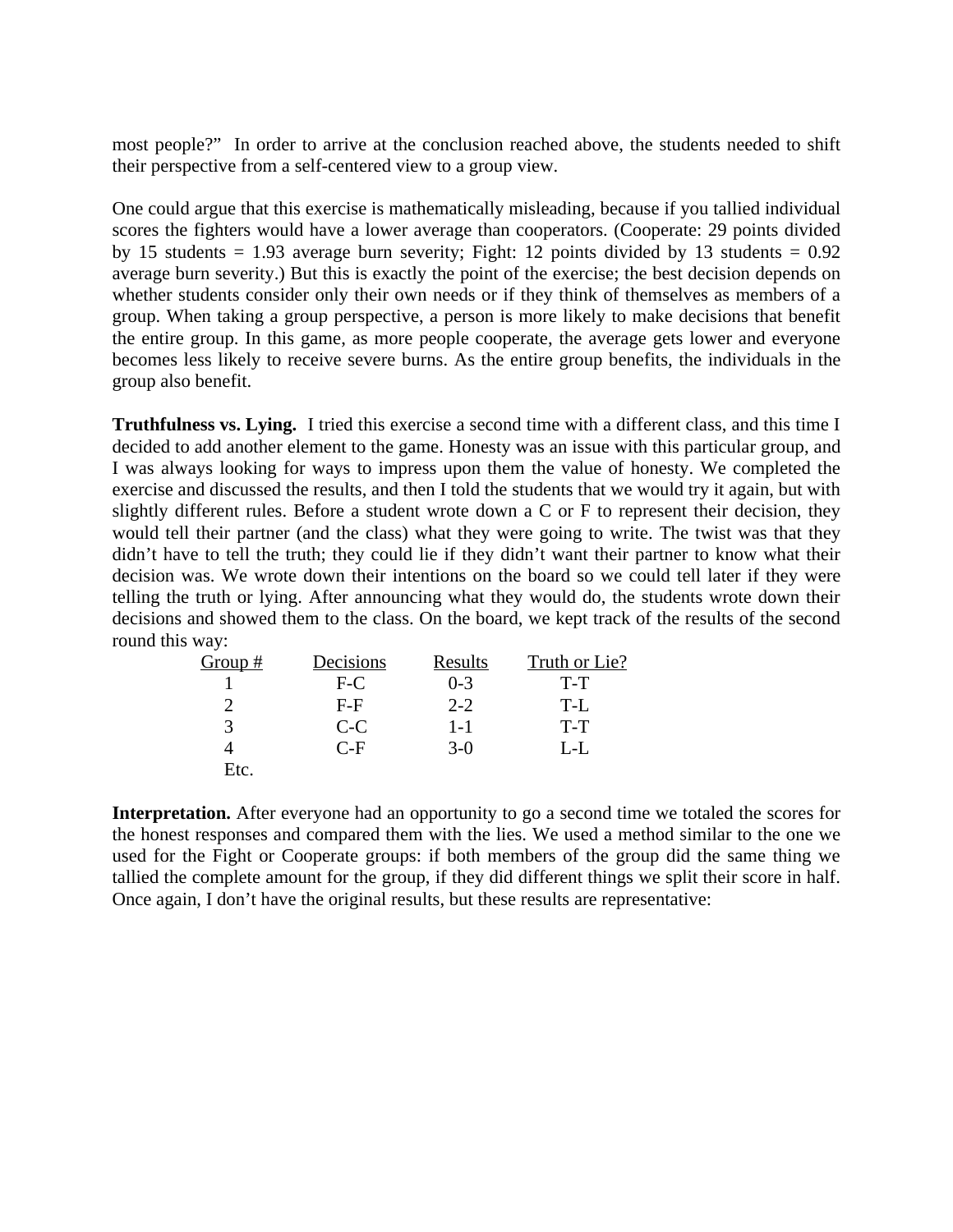| Group# | <u>Decisions</u> | <b>Results</b> | Truth or Lie? |
|--------|------------------|----------------|---------------|
|        | F-C              | $0 - 3$        | T-T           |
| 2      | $F-F$            | $2 - 2$        | T-L           |
| 3      | $C-C$            | $1-1$          | $T-T$         |
| 4      | $C-F$            | $3-0$          | L-L           |
| 5      | $C-C$            | $1-1$          | T-T           |
| 6      | $C-F$            | $3-0$          | $T-T$         |
|        | $F-C$            | $0 - 3$        | $L-T$         |
| 8      | $C-F$            | $3-0$          | T-T           |
| 9      | $F-F$            | $2 - 2$        | $L-L$         |
| 10     | $C-C$            | $1-1$          | $T-T$         |
| 11     | $F-C$            | $0 - 3$        | $L-T$         |
| 12     | $F-F$            | $2 - 2$        | L-L           |
| 13     | $C-C$            | $1 - 1$        | $T-T$         |
| 14     | $C-F$            | $3-0$          | L-L           |

In this example 17 students told the truth and 11 lied, which closely approximates the results that we achieved in class. Tallying the severity of burns for members of each group yields the following:

| Group          | Truth          | Lie            |
|----------------|----------------|----------------|
| $\mathbf{1}$   | 3              |                |
|                | $\overline{2}$ | $\overline{2}$ |
| $\frac{2}{3}$  | $\overline{2}$ |                |
|                |                | 3              |
| $\frac{4}{5}$  | $\frac{2}{3}$  |                |
| $\overline{6}$ |                |                |
| 7              | 1.5            | 1.5            |
| 8              | 3              |                |
| 9              |                | 4              |
| 10             | $\overline{2}$ |                |
| 11             | 1.5            | 1.5            |
| 12             |                | 4              |
| 13             | $\overline{2}$ |                |
| 14             |                | 3              |
|                |                |                |

The average severity of burns for the truth-tellers worked out to 22 points divided by 17 students, or 1.29, rounded off to three digits. For the liars, the average was 19 points divided by 11 students, or 1.90. These results were even more dramatic than the Fight vs. Cooperate results, and initiated a lively discussion. Next we checked the results for the different possible group outcomes (both truthful, both lying, or mixed) and got the following: